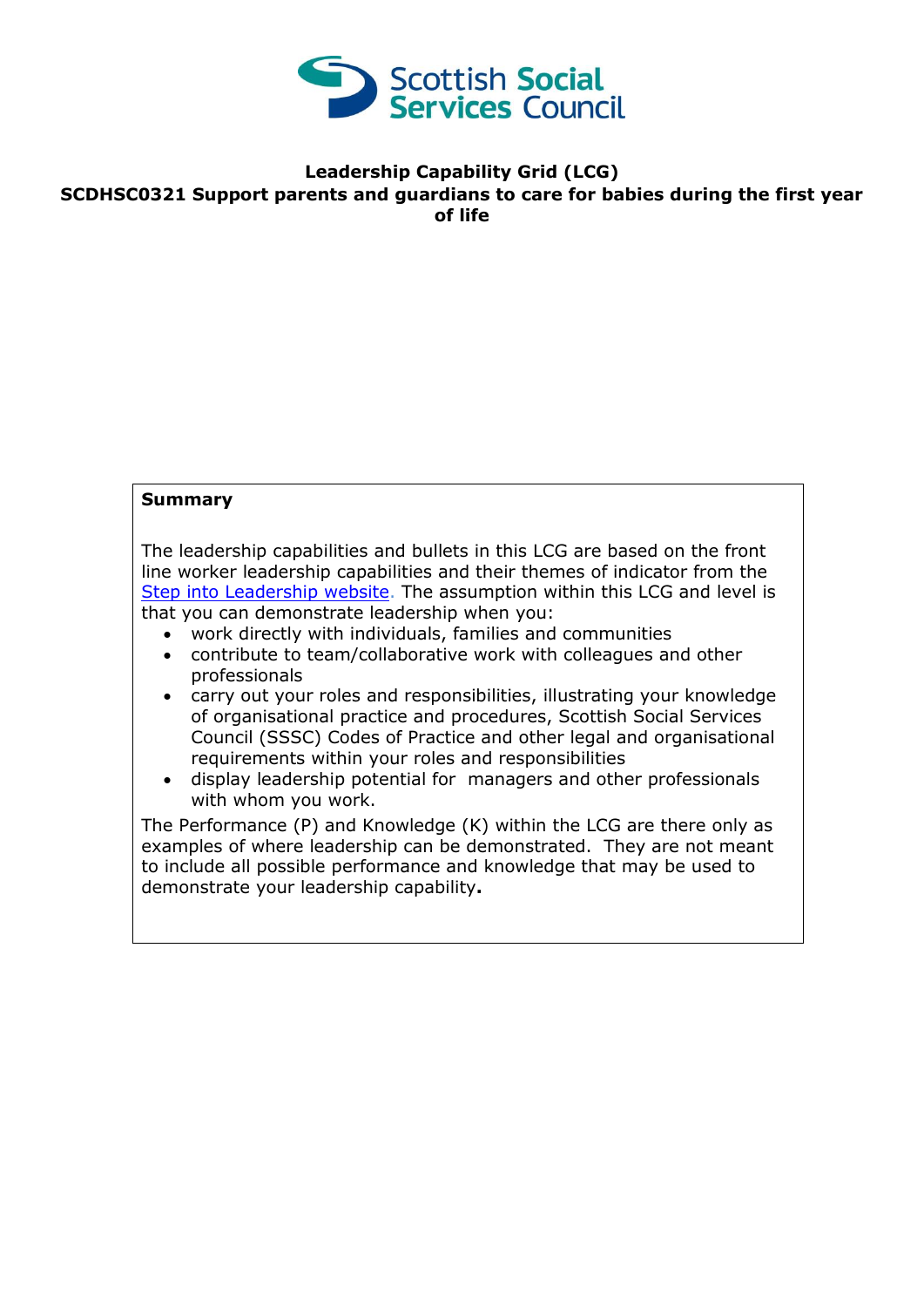

# **Leadership Capability Grid (LCG)**

## **SCDHSC0321 Support parents and guardians to care for babies during the first year of life**

| Leadership<br>capabilities         | When supporting parents and guardians to care for babies during the<br>first year of life you can demonstrate leadership capabilities by:                                                                                                                                                                                                                                                                                                                                                                                                                                                                                                                                                                                                                                                                                                                                                                                                                                                                                        |
|------------------------------------|----------------------------------------------------------------------------------------------------------------------------------------------------------------------------------------------------------------------------------------------------------------------------------------------------------------------------------------------------------------------------------------------------------------------------------------------------------------------------------------------------------------------------------------------------------------------------------------------------------------------------------------------------------------------------------------------------------------------------------------------------------------------------------------------------------------------------------------------------------------------------------------------------------------------------------------------------------------------------------------------------------------------------------|
| <b>Vision</b>                      | Providing a vision for those with whom you work and your organisation when<br>you:<br>• See how best to make a difference when providing active support for<br>parents and guardians (P1-3, 5-9, 12, 14-18, 20-26; K1-5, 11, 16, 24-<br>25, 36-37, 44-54)<br>Communicate and promote ownership of the vision when working parents<br>and quardians to care for their babies during the first year of like $(P1-3,$<br>5-9, 11-12, 14-18, 20-26; K1-5, 11, 16, 24-25, 36-37, 44-54), seeking<br>extra support and advice (P10; K20), working with others (P11; K37, 41)<br>and recording and reporting $(P19, 27; K33-36, 47)$<br>Promote social service values through active participation and<br>$\bullet$<br>personalisation (P1-3, 5-9, 11--12, 14-18, 20-26; K 1-5, 11, 13-19; 27,<br>29, 36-37, 44-54) and when working others (K37, 41)<br>• See the bigger picture when demonstrating knowledge and practice of<br>organisational, local and national policies and procedures (P19, 27; K6,<br>8-9, 27-28, 33-37, 44-54) |
| Self-<br>leadership                | Displaying self leadership when you:<br>• Demonstrate and adapt leadership when supporting parents and<br>guardians to care for babies during the first year of life (All $P$ ; K26, 36-37,<br>$44 - 53$<br>• Improve own leadership by seeking advice $(P10, K20)$ and self reflection<br>(K26)<br>Take intelligent risks when supporting parents and guardians to care for<br>babies during the first year of life (P1-3, 5-9, 11-12, 14-18, 20-26; K42,<br>$44 - 54)$<br>• Demonstrate and promote resilience (P1-3, 5-12, 14-18, 20-26; K3, 4,<br>19, 32, 36-37, 44-54)<br>• Challenge discrimination and oppression $(K 1, 4, 31)$                                                                                                                                                                                                                                                                                                                                                                                          |
| <b>Motivating</b><br>and inspiring | Motivating and inspiring others when you:<br>• Inspire people by personal example (P1-3, 5-12, 14-18, 20-26; K14-20,<br>$44 - 54$ )<br>Recognise and value the contribution of others (P1-3, 5-12, 14-18, 20-<br>26; K9-10, 20, 44-54)<br>• Support the creation of a learning and performance culture ( $P1-3$ , 5-12,<br>14-18, 20-26; K16-20, 26, 38-40, 44-54)                                                                                                                                                                                                                                                                                                                                                                                                                                                                                                                                                                                                                                                               |
| <b>Empowering</b>                  | Empowering people when you:<br>Enable leadership at all levels (P1-3, 5-9, 11-12, 14-18, 20-26; K8-9; 16-<br>20, 37, 44-54)<br>• Support the creation of a knowledge and management culture (P1-3, 5-<br>12, 14-18, 20-26; K16-20, 26, 44-54)<br>• Promote professional autonomy (P1-3, 5-9, 11-12, 14-18, 20-26; K16-<br>20, 24-26, 44-54)                                                                                                                                                                                                                                                                                                                                                                                                                                                                                                                                                                                                                                                                                      |